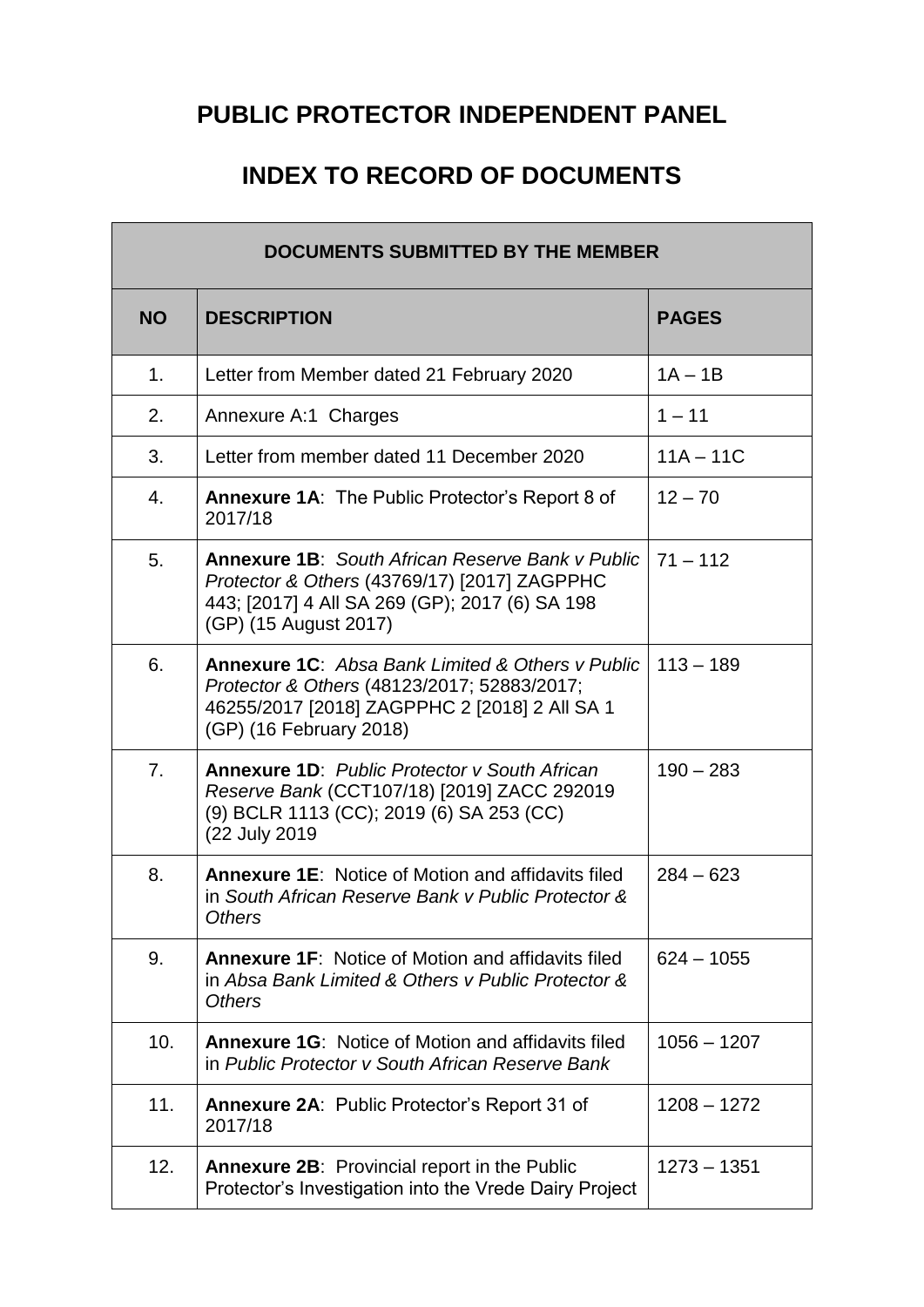| 13. | <b>Annexure 2C: National Treasury Report on the</b><br>Vrede Dairy Project, as produced in the Rule 53<br>record and referred to in the Public Protector's<br>Report 31 of 2017/18                                                                                                    | $1352 - 1388$ |
|-----|---------------------------------------------------------------------------------------------------------------------------------------------------------------------------------------------------------------------------------------------------------------------------------------|---------------|
| 14. | <b>Annexure 2D: Democratic Alliance v Public</b><br>Protector; Council for the Advancement of the South<br>African Constitution v Public Protector (11311/2018);<br>2019 (7) BCLR 882 (GP) (20 May 2019) (judgment<br>on the merits)                                                  | $1389 - 1455$ |
| 15. | <b>Annexure 2E: Democratic Alliance v Public</b><br>Protector; Council for the Advancement of the South<br>African Constitution v Public Protector (11311/2018;<br>13394/2018) 2019 JDR 1582 (GP) (15 August 2019)<br>(judgment on costs)                                             | $1456 - 1472$ |
| 16. | <b>Annexure 2F: Judgment dismissing the Public</b><br>Protector's application for leave to appeal in<br>Democratic Alliance v Public Protector: Council for<br>the Advancement of the South African Constitution y<br>Public Protector (11311/2018; 13394/2018)<br>(13 December 2019) | $1473 - 1478$ |
| 17. | <b>Annexure 2G:</b> The Notices of Motion and affidavits<br>filed in Democratic Alliance v Public Protector;<br>Council for the Advancement of the South African<br><b>Constitution y Public Protector</b>                                                                            | $1479 - 1891$ |
| 18. | <b>Annexure 3A: The Public Protector's Report 46 of</b><br>2018/19                                                                                                                                                                                                                    | $1892 - 1887$ |
| 19. | <b>Annexure 3B: The Notices of Motion and affidavits</b><br>filed by the applicants and the Public Protector in the<br>matter of Financial Sector Conduct Authority &<br>Another v Public Protector, Case No. 39589<br>(Gauteng Division, Pretoria)                                   | $1988 - 2135$ |
| 20. | <b>Annexure 4:</b> The affidavit of Mr Sphelo Samuel, the<br>Provincial Representative of the Public Protector:<br>Free State, which was addressed to the Speaker on<br>11 February 2020                                                                                              | $2136 - 2147$ |
| 21. | <b>Annexure 5: The Notice of Motion and affidavits</b><br>filed in the matter of Louisah Basani Baloyi v Public<br>Protector & Others, Case No. 84053/19 (High<br>Court, Gauteng Division, Pretoria)                                                                                  | $2148 - 2529$ |
| 22. | <b>Annexure 6:</b> The court papers in the matter of<br>President of the Republic of South Africa v Public<br>Protector & Others, Gauteng Division of the High<br>Court, Pretoria, Case No. 55578/19                                                                                  | $2530 - 3033$ |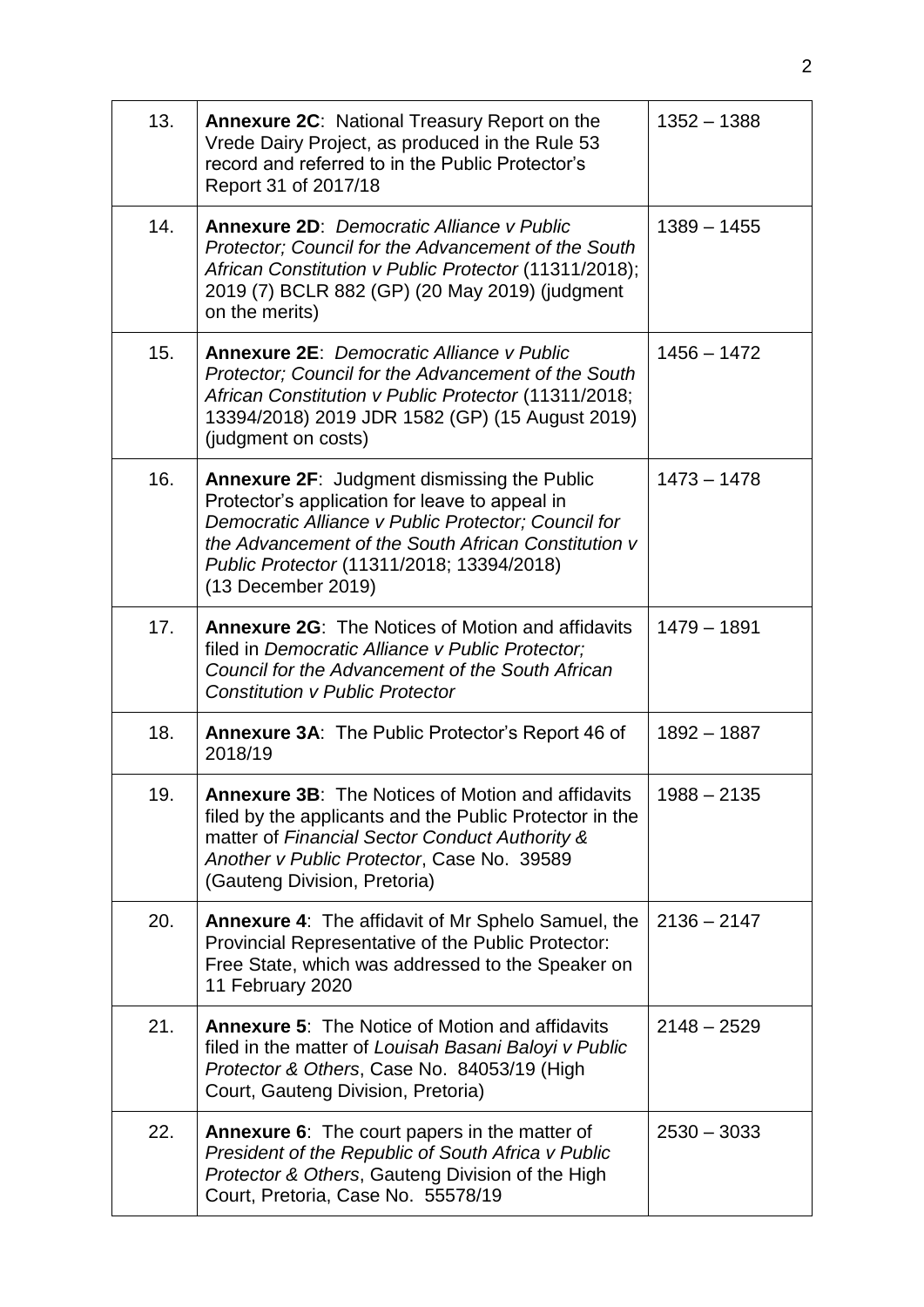| 23. | <b>Annexure 7:</b> The court papers in Public Protector v<br>Gordhan & Others, Constitutional Court Case No.<br>232/19 and Economic Freedom Fighters v Gordhan,<br>Constitutional Court Case No. 233/19                                                 | $3034 - 3246$ |
|-----|---------------------------------------------------------------------------------------------------------------------------------------------------------------------------------------------------------------------------------------------------------|---------------|
| 24. | Annexure 8A: Order of the Supreme Court of<br>Appeal dated 21 June 2018                                                                                                                                                                                 | $3247 - 3248$ |
| 25. | <b>Annexure 8B: Order of the Constitutional Court</b><br>dated 26 August 2020                                                                                                                                                                           | $3249 - 3251$ |
| 26. | <b>Annexure 9: Judgment and order of the Full Court</b><br>in the High Court in the matter of President of the<br>Republic of South Africa and Another v Public<br>Protector, Case No. 55578/19, delivered on<br>10 March 2020                          | $3252 - 3345$ |
| 27. | <b>Annexure 10A:</b> Judgment and order of the High<br>Court in the matter of Commissioner of the South<br>African Revenue Service y Public Protector and<br>Others [2020] ZAGPPHC 33; 2020 (4) SA 133 (GP)<br>delivered on 23 March 2020               | $3346 - 3361$ |
| 28. | <b>Annexure 10B:</b> Papers filed in the High Court in the<br>matter of Commissioner of the South African<br>Revenue Service v Public Protector and Others<br>[2020] ZAGPPHC 33; 2020 (4) SA 133 (GP)                                                   | $3362 - 3530$ |
| 29. | <b>Annexure 11A:</b> Judgment and order of the<br>Supreme Court of Appeal in Government Employees<br>Medical Scheme and Others v The Public Protector<br>of the Republic of South Africa and Others [2020]<br>ZASCA 111, delivered on 29 September 2020 | $3531 - 3562$ |
| 30. | <b>Annexure 11B:</b> The appeal record that served<br>before the Supreme Court of Appeal in Government<br><b>Employees Medical Scheme and Others v The</b><br>Public Protector of the Republic of South Africa and<br>Others [2020] ZASCA 111,          | $3563 - 3994$ |
| 31. | <b>Annexure 12: Judgment and order of the High</b><br>Court in Financial Sector Conduct Authority and<br>Another v Public Protector, Case No. 39589/19<br>(Gauteng Division, Pretoria), granted on<br>9 October 2020                                    | $3995 - 4004$ |
| 32. | <b>Annexure 13: Judgment and order of the</b><br>Constitutional Court in Louisah Basani Baloyi v<br>Public Protector and Others Baloyi v Public<br>Protector and Others (CCT03/20) [2020] ZACC 27,<br>granted on 4 December 2020                        | $4005 - 4015$ |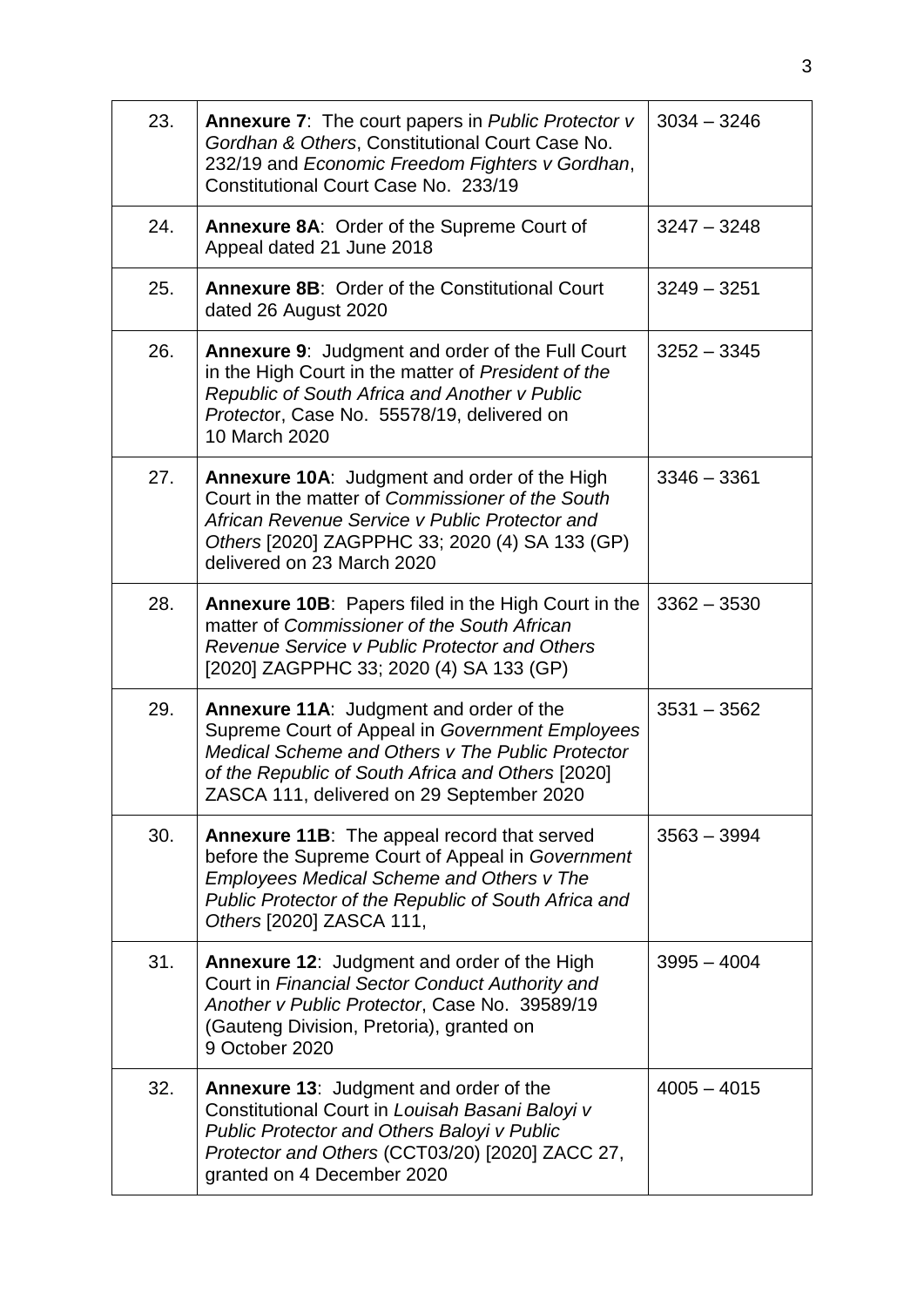| 33. | <b>Annexure 14A:</b> Judgment and order of a Full Court<br>of the High Court in the matter of Pravin Jamnadas<br>Gordhan v Public Protector, Case No. 48521/19<br>(Gauteng Division, Pretoria), delivered on<br>7 December 2020 | $4016 - 4126$ |
|-----|---------------------------------------------------------------------------------------------------------------------------------------------------------------------------------------------------------------------------------|---------------|
| 34. | Annexure 14B: The papers filed in the High Court<br>in the matter of Pravin Jamnadas Gordhan y Public<br>Protector, Case No. 48521/19 (Gauteng Division,<br>Pretoria)                                                           | $4127 - 9236$ |

## **DOCUMENTS SUBMITTED BY PUBLIC PROTECTOR**

| <b>NO</b> | <b>DESCRIPTION</b>                                                                                                                                       | <b>PAGES</b>  |
|-----------|----------------------------------------------------------------------------------------------------------------------------------------------------------|---------------|
| 35.       | Letter from Public Protector's attorneys dated<br>27 January 2021                                                                                        | $9237 - 9238$ |
| 36.       | <b>Public Protector's Written Representations</b>                                                                                                        | $9239 - 9287$ |
| 37.       | Annexure "BM1(a)": Letter from Member to<br>Speaker dated 6 December 2019                                                                                | $9288 - 9290$ |
| 38.       | Annexure "BM1(b)": National Assembly notice of<br>motion dated 6 December 2019                                                                           | 9291          |
| 39.       | Annexure "BM1(c)": Document entitled "Speaker's<br>approval of motion for initiation of proceedings to<br>remove Public Protector" dated 24 January 2020 | $9292 - 9295$ |
| 40.       | Annexure "BM1(d)": Letter from the Public<br>Protector's attorneys to the Speaker, dated<br>28 January 2020                                              | $9296 - 9295$ |
| 41.       | Annexure "BM1(e)": Letter from the Speaker to the<br>Public Protector's attorneys, dated 30 January 2020                                                 | $9303 - 9304$ |
| 42.       | Annexure "BM1(f)": Letter from the Public<br>Protector's attorneys to the Speaker, dated<br>31 January 2020                                              | $9305 - 9306$ |
| 43.       | Annexure "BM2": Copy of the charge sheet                                                                                                                 | $9307 - 9315$ |
| 44.       | Annexure "BM3": Section 9 of the Public Protector<br>Act and the Public Protector Service Conditions                                                     | $9316 - 9320$ |
| 45.       | Annexure "BM4": Memorandum from<br>Advs Smith SC and Tshabalala dated<br>12 January 2002                                                                 | $9321 - 9330$ |